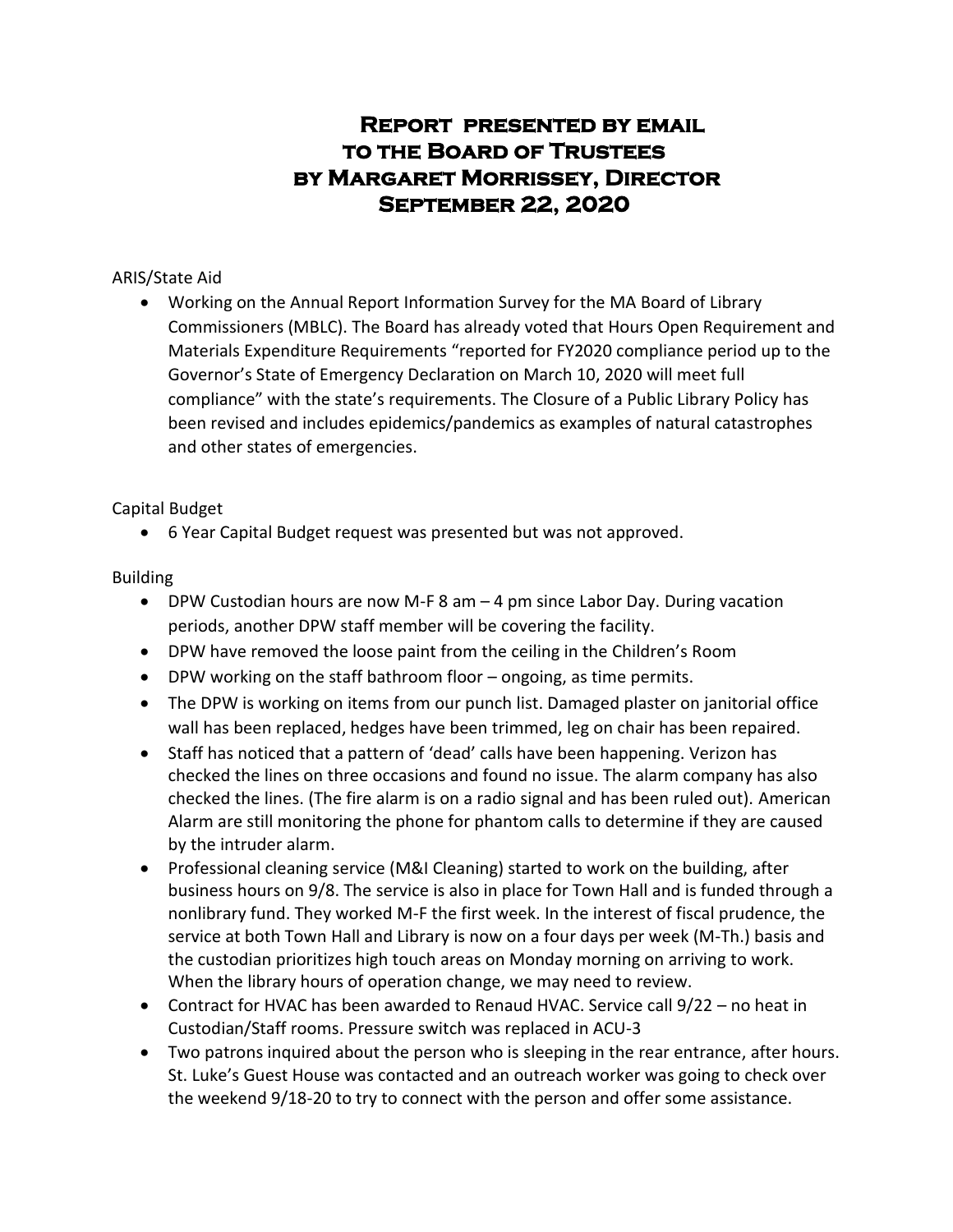- CMC Energy, a National Grid contractor was here to inspect the installation of HVAC system RTU#2 on 8/31. Approved.
- Staff bathroom toilet needed to have parts replaced 9/4.
- Clean up after August's Storm Isaias took a few days. No damage was reported.
- Called Health/Inspections department to report the trash receptacle on Main Street at the crosswalk is overflowing and was not emptied by Casella 8/10.
- Bicycle part from the FixIt Station on Main Street has been taken again. Replacement installed. Dero provided a complimentary replacement part for the pump for the FixIt Station in the late spring, as it has been vandalized again.
- Reviewing camera coverage on Main Street. Quote requested from American Alarms (on state bid list)
- The urns on Main Street were planted by the Southbridge Garden Club and the Improvements Committee of the Business Partnership and staff planted sunflowers at the north entrance, from the parking lot.
- Menard's Glass installed three tempered glass sneeze guards at the service desks 6/22.
- Elevator Maintenance Service calibrated the elevator 6/24. Elevator annual inspection applied for.
- Air filters were replaced by the DPW 6/25 and 9/14.
- Elevator door failed to open 6/29. Some foam had gotten caught in the track and was removed. Normal operation has resumed.
- Hand sanitizer and disinfectant/towel has been placed in strategic places throughout the building.
- DPW has removed the Master Fire Box from the Foster Street entrance. Assistance was received from the Fire Department on 6/30 and 7/1.
- DPW removed the damaged curbing and asphalt in the parking lot area at foot of staircase, and installed a new asphalt ramp. They installed a granite base for the bench on the east side of the building 6/17.
- DPW installed new signage on the lower level bathroom doors, re-installed a sink and a toilet in two separate bathrooms, and some other small projects.
- The door to the mid-1700s Mynott clock had swollen and the DPW sanded the area where it was catching. DPW staff checked on the Ammidown portrait that has moved slightly and restored its position.
- Fire system inspection by Wel-Design conducted 6/18. Passed.
- Fire Department attended along with American Alarm during the removal of the Master Fire Box that was disconnected. The DPW removed the Gamewell Box #98 from Foster Street.
- The Heart Mosaic created by Stephanie Cyr as a tribute to the essential workers during the pandemic, has been installed by DPW. The frame was made by Nick's Woodwork from quarter sawn oak salvaged from the American Optical Company.
- Batteries replaced in the silent alarm fobs 7/7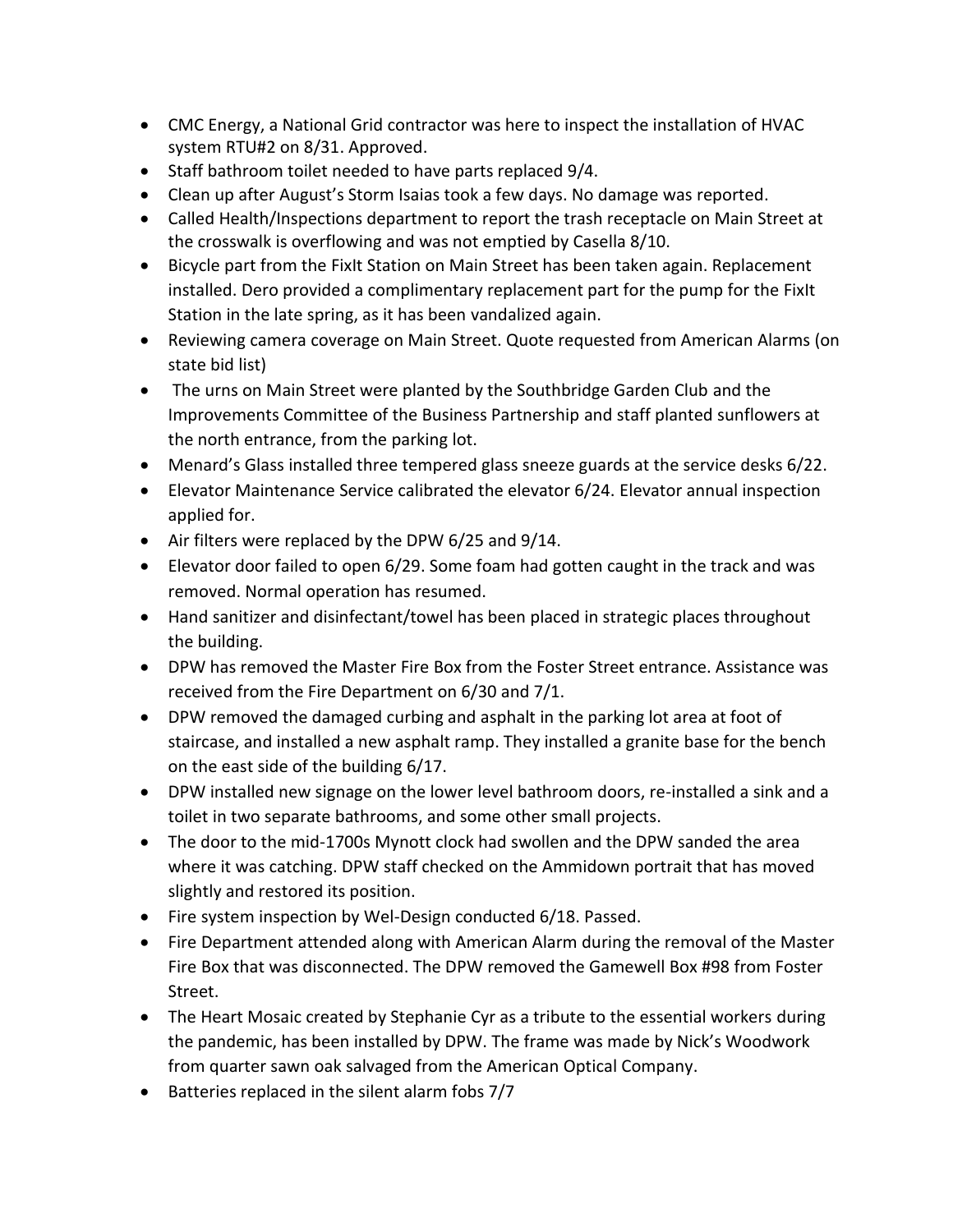- State inspection of the boilers conducted 7/7
- Elevator car failed to respond to call for service. Technician replaced the door relay on one side and replaced the other one as part of the monthly maintenance check 7/8

Children's Room

- The Children's Librarian returned from furlough 6/22 and worked with senior staff on planning and adapting to the current circumstances.
- Last day to submit reading logs for Summer Reading 9/4. Prize winners were drawn and notified 9/9. Due to COVID-19, Summer Reading participation figures are low, a trend throughout the state.
- *Story Times with Ms. Liz* is recorded by Southbridge Cable TV 3 stories per week
- New books being selected and ordered on regular monthly cycle
- Crafty Wednesdays *Grab and Go* is proving popular with families who are still reluctant to enter the building
- Managing the returns of materials, ensuring that a minimum of 72 hours in quarantine, wiping each item with disinfectant and checking the items in.
- Changing window display and
- Prepare new displays and making daily changes for 'window shopping" Remove the Summer Reading displays and refile books in the collection.

Collection Development

- New book orders have been processed, cataloged and ready for checkout.
- Weeding and developing new collection
- DVD inventory project has started 8/27
- Buffing of the music CD collections is underway, using the VenMill machine. Approximately, half the collection is now completed.
- Re-arranged and increased the shelving space in the YA Graphics and YA Fiction to allow for growth 8/25.
- The Reference Collection has been systematically evaluated and many of the items have been re-located in the Non Fiction collection to facilitate browsing and access.
- Reference section has been downsized and reorganized to showcase other collections in this prime space of the library. Increasingly, state and federal agencies are publishing their resources online and can be easily accessed, free of charge and accessible to all.
- The reduced 'footprint' has facilitated the showcasing of the Local History collection in a featured location.
- The Director and the Adult Services Librarian reviewed and updated the author/series choices for the "Automatically Yours" selection plan the library has with Baker and Taylor.
- Overdrive Advantage Plus items (eBooks and eAudioO are accessible in the JEL version of the CWMARS catalog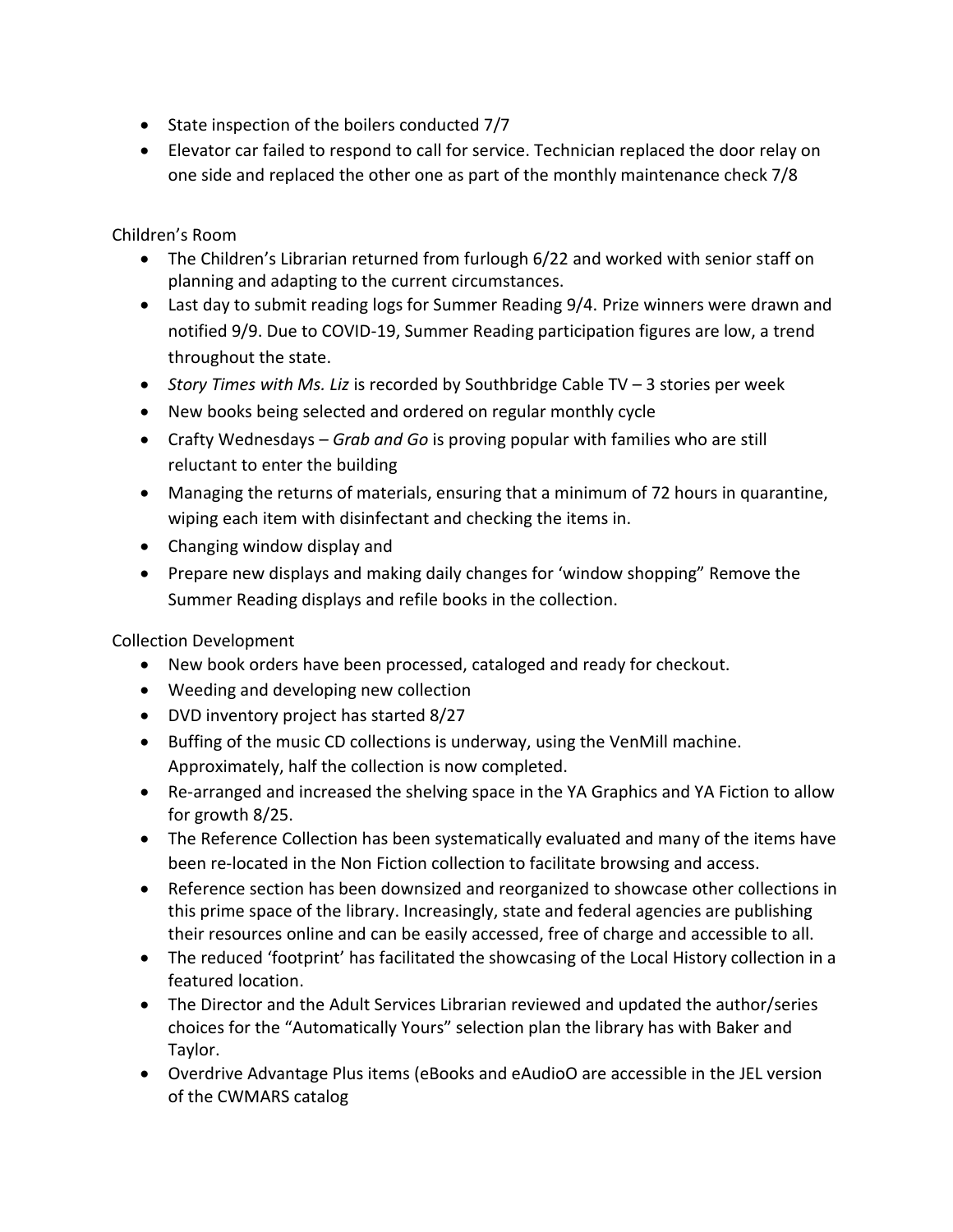Cataloging all items in the Library of Things (LoT) and creating an inventory for promotion of the collection.

## COVID-19

- The library closed to the public from Monday, March  $16<sup>th</sup>$  at 8 pm., due to the pandemic. Curbside service commenced 6/9. Initially, we offered Monday-Friday 10 am-4pm service and since 7/27 the service is Monday-Friday, 9 am-5 pm. The service is becoming increasingly busy, as more people learn about the service and are comfortable with borrowing materials. All staff is assisting with Curbside service.
- The Institute of Museum and Library Services, together with OCLC, Inc. and Battelle, are continuing collaboration on the REALM Project where extensive laboratory testing is being conducted on library materials. The reports are available online. The library is closely following the information and implementing the results as part of our process.
- Battelle's second results show that SARS-CoV-2 virus was not detectable on the materials after three days of quarantine. Staff accesses the materials on day 4 and wipes the covers of materials with disinfectant and then checks the items in. Books and other materials are returned by the patron directly to the Book Drop on the rear of the building - to avoid contamination.
- RFQ for additional cleaning service closed and M&I Carpet Cleaning was the sole bidder. Service was not activated until we opened to the public 9/8.
- On Tuesday, September  $8<sup>th</sup>$ , the library re-opened for limited browsing.
	- $\circ$  Up to 30 minutes in the library to browse in the New Books area
	- o Books that are browsed are requested to be placed on a nearby cart for quarantine and cleaning by library staff.
	- o Access to 3 computers, Copier/Scanner/Printer
	- o No chairs except for the 3 computers
	- o One family at a time in the Children's Room
	- o Curbside Service will continue
	- o All patrons will wear masks
	- o Access to one public bathroom on the first floor
	- $\circ$  Cleaning will be done by custodian throughout the day and in the evenings M&I will go through the building
	- $\circ$  Returned items are placed in the outside drop box and quarantined for 3 days. Staff check the items in and wipe the covers with disinfectant. Patrons will see the item still checked out on their card for 4 days.
	- o No donations can be accepted at this time due to space limitations and quarantine
	- $\circ$  Nintendo Switch games are now available for loan and the catalog has been updated. These are one of our most popular items.
- Proposed at Trustees Meeting 9/23 to expand the access to the stacks on the first floor as it will not have any significant increase on the scope of the cleaning.
	- o Access to fiction, large type, young adult collections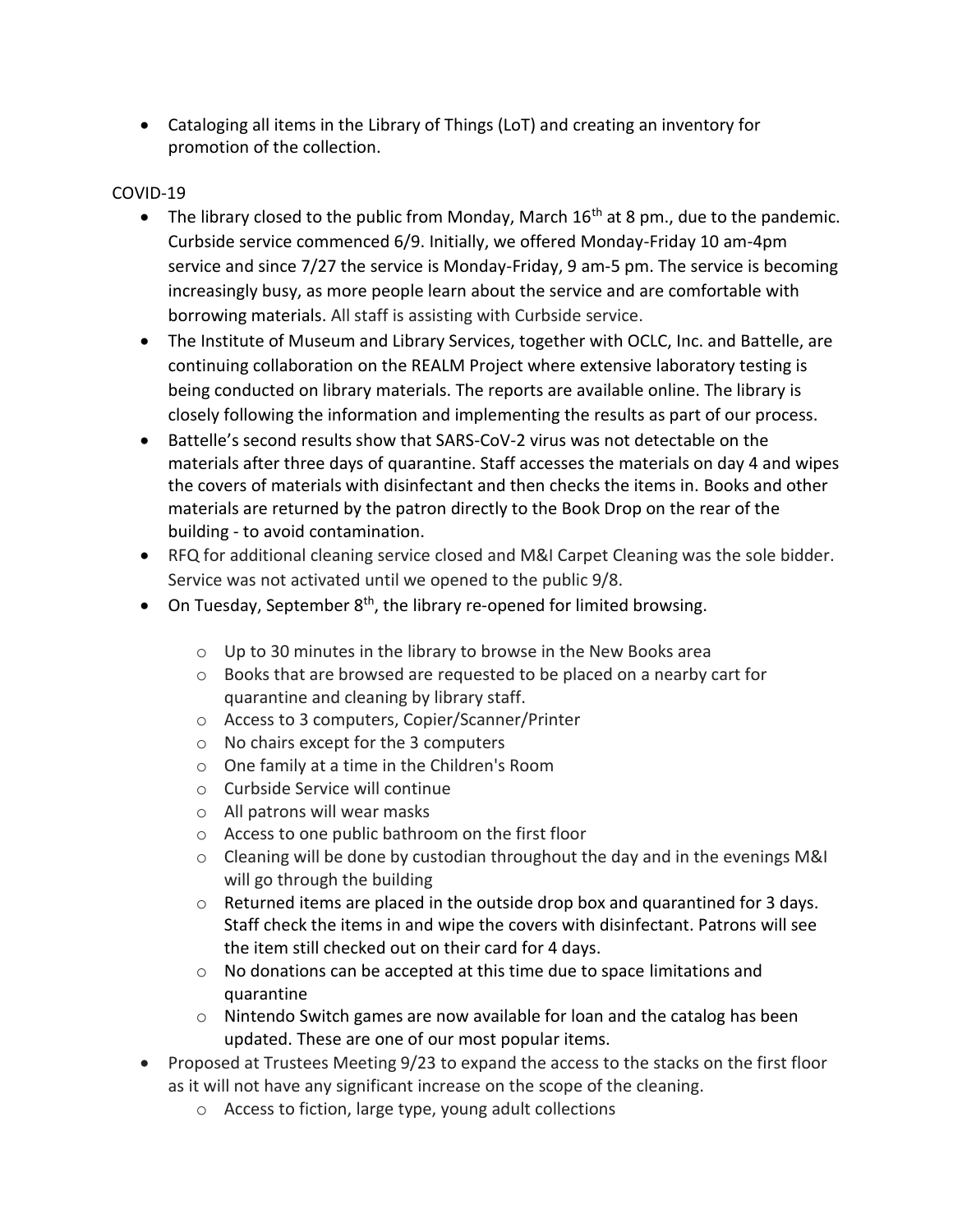- o Access to more 2 computers in YA area
- o Increase time on computer use to 60 minutes per patron
- o Access to microfilm reader printer for research
- $\circ$  Cleaning will be done by custodian throughout the day and in the evenings M&I (M-Th.) will go through the building
- $\circ$  Hoping to open Thursday evenings. Limitation currently due to 4 staff positions vacant.
- o Program scheduled 10/22 with Loren Ghiglione who will present his new book "Genus Americanus — Hitting the Road in Search of America's Identity".
- 
- o It is hoped to gradually start scheduling the LCC funded programs that have been deferred due to COVID closing

Staff has experienced three separate interactions, since re-opening, where patrons were refusing or reluctant to wear face covering. In one case, even with some polite discussion, the patron continued to 'wear' the mask on his chin.

Friends of JEL

- Due to COVID-19, the Friends have had to cancel all fundraising efforts, including the annual booksale and the June Artful Friends event.
- No meetings of FOJEL have taken place since the library closed.
- No donations of books can be accepted due to concerns for safe handling of materials and space limitations. Notice posted on the book drop.
- The Friends have reported 75 members for the ARIS report.

Grants

- Grantees approved in the 2020 Local Cultural Council (LCC) round of awards by the Southbridge Cultural Council have been getting in touch to re-schedule their programs. Regular contact with the Southbridge Cultural Council representative regarding the Local Cultural Council grants awarded to presenters. The library was the host site and we are trying to figure out ways of hosting the programs and meeting the state's COVID-19 guidelines.
- Gift of \$100 from Paul and Dawn Pettinelli
- Gift of \$50 from Marie Ada Crosbie.
- SCORE has donated \$250 to the library in recognition of the services that the library provides to its local members.

Interlibrary Loan

- $\circ$  The network-wide resource sharing service resumed on Monday 6/29. The first delivery had 13 bins and there were 8 bins outward bound.
- o Comcat resumed service on Monday September 21, permitting access to materials in libraries across the state.

Meetings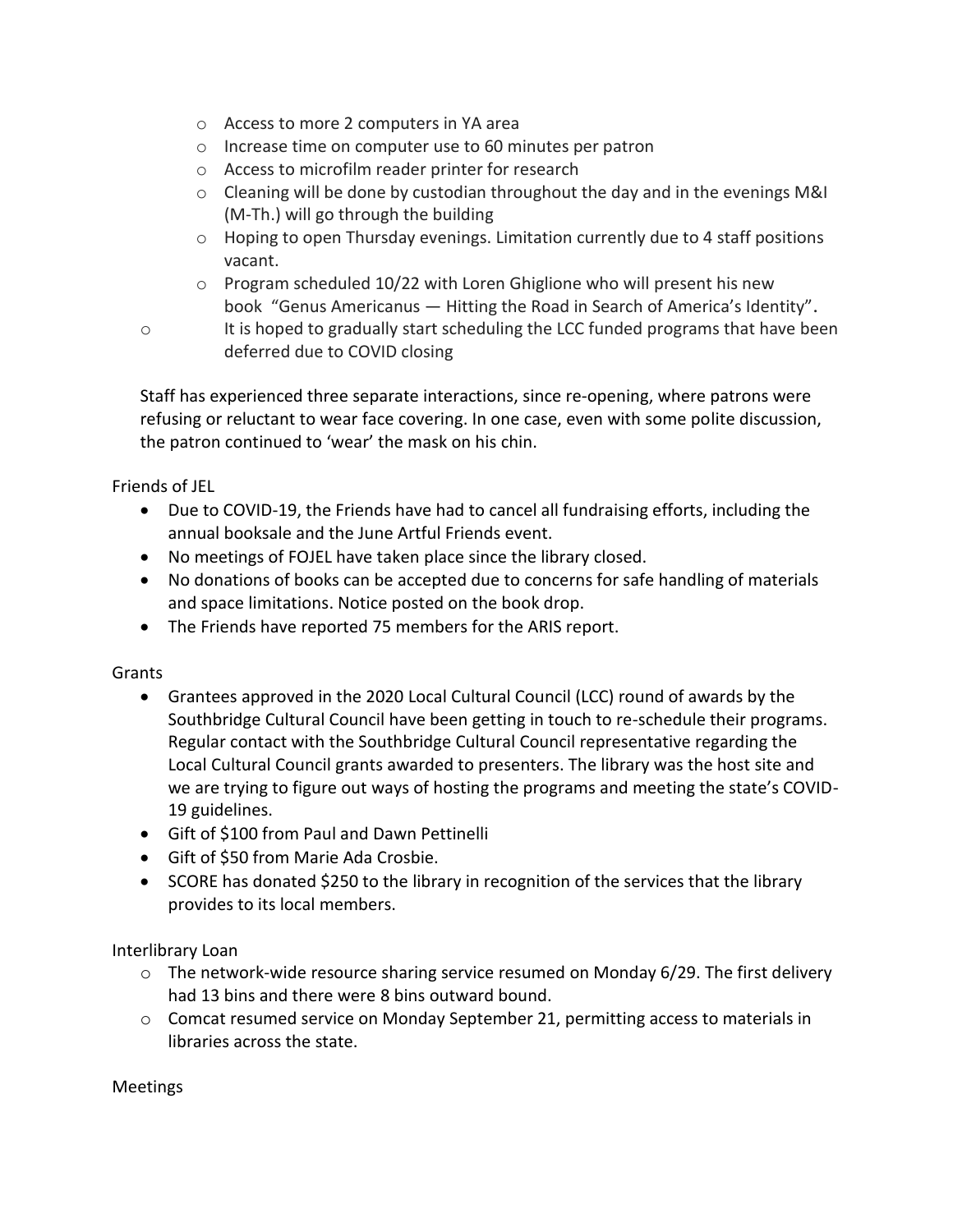- Area library directors have met regularly online to discuss topics of mutual interest, mostly about COVID-19 and how curbside service and moving towards reopening and access to services was working out for our respective libraries.
- Participated in CWMARS Library Directors meeting 7/15
- Met with Town Manager and HR Specialist to discuss resumption of service and staffing 6/24
- $\circ$  Town Manager, CFO, Health Director and Health Dept Assistant visited the library to review the building readiness for patrons, in anticipation of Phase 3 guidelines from the Governor's Reopening Committee on 6/25.
- o Met with Holly Christo of Literacy Volunteers of Central MA to update her on the progress towards opening and the limitations of Phase 3 Reopening

Outreach

- The 2020 Summer Reading theme was "Imagine Your Story". Staff created terrariums as living organisms. Fairy gardens were created too to inspire young patrons.
- Responded to a telephone survey from National Grid 9/9, where we reported experiencing issues with the elevators, computer and electronics after power outages.
- Library Director did a promotion on the library opening, recorded by SCTV. Adult Services Librarian has been offering some thematically linked poetry, produced by SCTV staff.
- Preparations are underway for Banned Books Week (September) that celebrates intellectual freedom and challenges censorship.
- Contacted YOU Inc and reviewed the community services the agency has to offer with the program manager there to have a better understanding of resources available 8/26
- Worcester Public Library has joined the many libraries now no longer charging fines to patrons for returning materials late.
- WCAC's Fuel Assistance in-person program is suspended but staff is contactable via telephone and applications can be processed.
- Staff is posting regularly to Facebook and the website to provide the community with some resources and hopefully interesting material. The eNewsletter is sent monthly.
- Keeping in touch with the Tuesday *Knitting with Sonya* group via posts on Facebook *You Keep Me in Stitches*. Posting some of the projects that have been completed.
- The HiSet program offered by Webster Dudley Schools for the past two years at the library is moving to the YMCA as the program is expanding.
- Staff launched the Silver Screen Bundles where the book and movie are combined in a bundle with a bag of microwave popcorn. Patrons were excited to take up this option.
- A call went out from the Department of Corrections to libraries across the state asking for donations of reading material for those incarcerated. JEL was able to provide some donations of paperback books. It was a good opportunity for the library to connect with the education department there.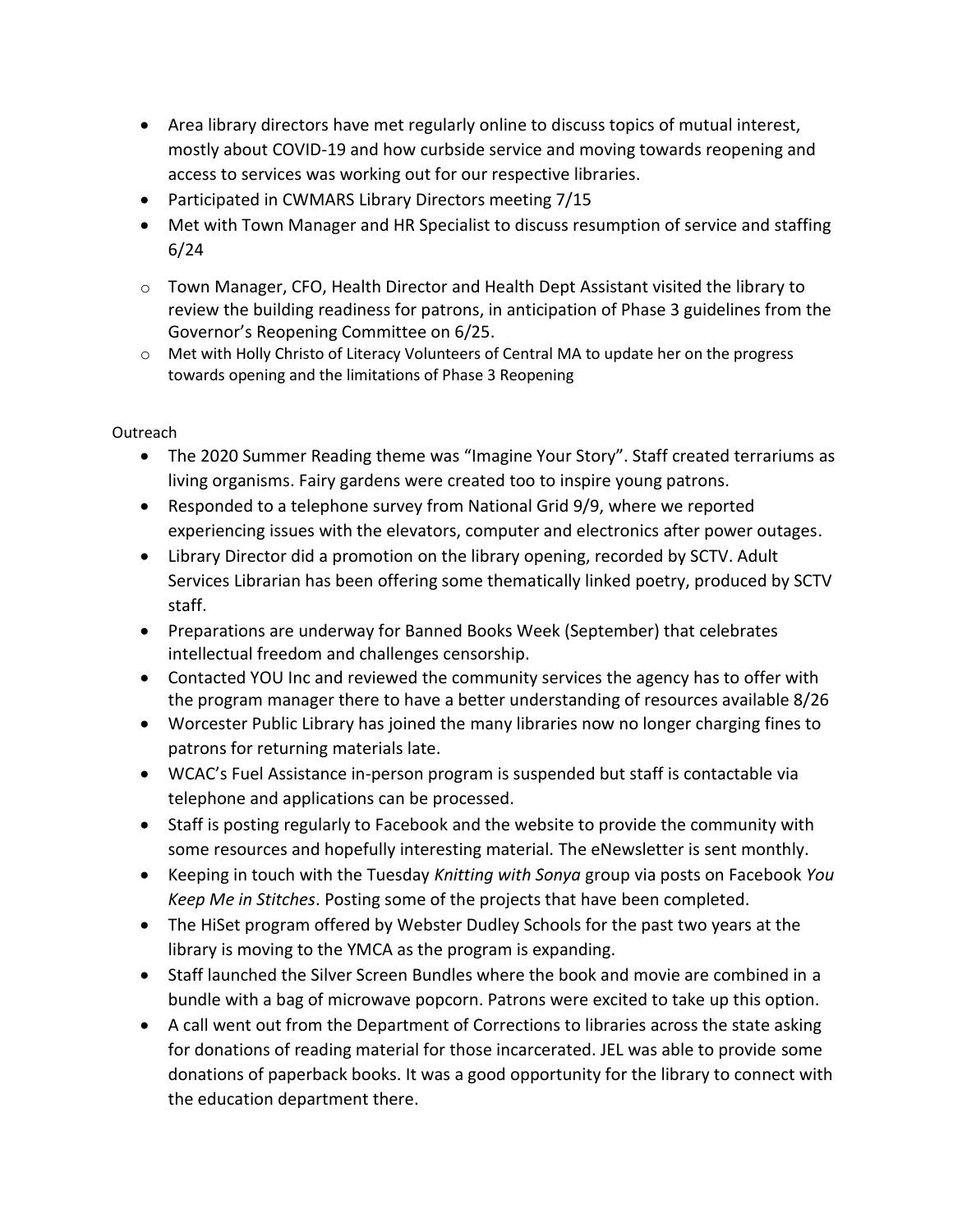Programming

- o During the month of September, the library celebrates *Hispanic Heritage Month*. The digital exhibit from *Arte Latino New England* (ALNE) is receiving attention on Facebook.
- Stephanie Cyr, Adult Services Librarian read a May Sarton poem recorded for YouTube by SCTV.
- Displays promoting:
	- o Library Card Sign Up month (September) and featuring our new online sign up service are in place.
	- o Movie/book/popcorn checkout.
	- o Back To School

Activated a digital application for a library card. Patrons complete the application online and ID is verified when the patron arrives to curbside for pick up. Timely, as September is Library Card Sign Up Month.

- August's show, "[Arts & Crafts by the DiBonaventura Family,](https://www.jacobedwardslibrary.org/displays.htm)" features work of local and regional members of the DiBonaventura family, with artworks ranging in date from 1922 through the present. The geographic reach for this digital exhibit has been extensive, as the large numbers of family members share the JEL's posts. Posts have been shared in Italy, so even our Facebook friends in Europe can enjoy the varied artworks on display. On average, the posts have reached 685 viewers per day, since debuting on August 3.
- In July, the library hosted an online exhibit of Lauria Tiberii's paintings. Two paintings sold during the show.
- In June the Adult Services Librarian has selected some items from the archive and been posting to Facebook and local history group. Lots of positive feedback.
- Gaming area known as "the warp zone" has been created with a large format screen and will be used by players for the Nintendo Switch games (when permitted).
- Due to the pandemic, all public programs were suspended on March 16.

Safety and Security

• 9/17 staff noticed the small sign on the exterior table was broken. Camera footage was checked and at 2:34 pm an individual walked up broke the sign, ripped off the duct tape that was securing it to the table, balled up the tape and threw it back over his shoulder as he was walking away.

School Department

- $\circ$  The 21<sup>st</sup> Century program is being offered remotely this semester.
- $\circ$  School Department has set up an information table outside the library for students and parents to have a place to present their questions and concerns. They plan on doing this a few times over the next summer

Staff

- The remainder of the furloughed staff returned to work 9/8.
- There are four vacant positions total of 87.5 hours which limits the scope of what we can offer for services: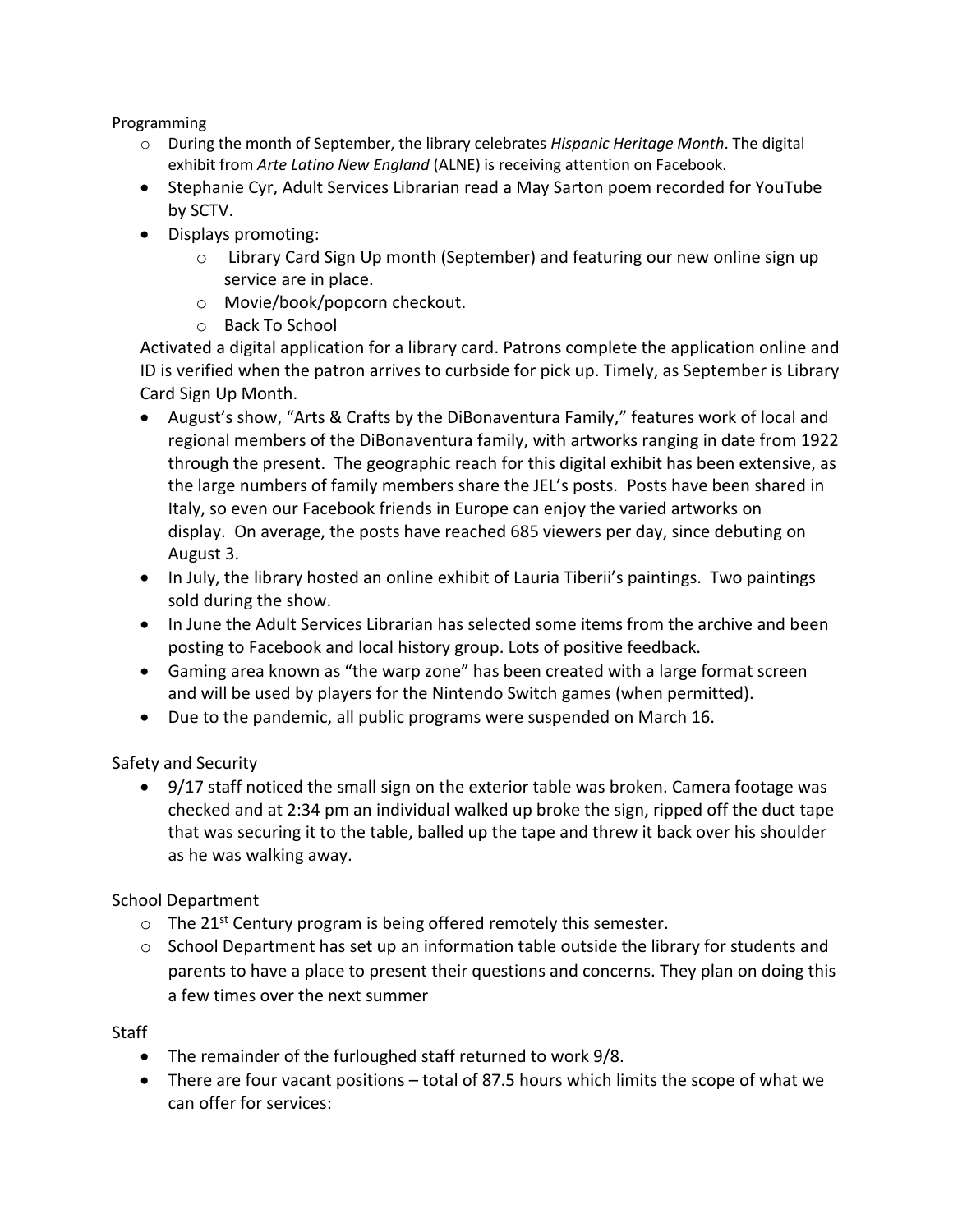- o S-5 Circ. Assistant/Tech. Processing 37.5 hpw
- o S-5 Circ. Assistant 30 hpw
- o Library Aide 10 hpw
- o Library Page 10 hpw
- o Staff member called out Monday 9/21 with COVID like symptoms. Tested negative and will return to work 9/22.
- o 10 hpw Staff member in Children's out sick 9/15 and anticipated to be out until 9/28.
- Circulation Supervisor returned from furlough 6/8 to assist with Curbside Delivery.
- Children's Librarian and Circulation Assistant returned from furlough 6/22
- Position advertised S-5 Tech Processing/Circulation Assistant, vacancy created due to retirement. Interview process suspended until new administration in place.
- Staff have been encouraged to take vacation time since the restriction has been lifted. Many staff are long term employees and have a considerable of leave to take.
- Staff are continuing to maintain social distancing and sanitize work areas and equipment.
- Mail delivery has resumed now that the library is open to the public.
- Three staff participated in the trivia quiz at 7 pm on 5/22 organized by Central MA Library Advocates.

Summer Reading

Summer Reading began on July  $1<sup>st</sup>$ . All the details of the recommended reading for the area schools have been posted to the JEL website. The School Department has been promoting registering for the JEL Summer Reading program and to access books through the library. Registration is open to all with a category for Children, Teens and Adults. Some attractive incentives were offered – gift cards to local business such as Big Bunny, Hog Heaven, Thai Orchid. Reading logs were due 9/8. Winners were announced 9/9.

## Tax Abatement

 $\circ$  The program has been suspended since March 16<sup>th</sup> when the library closed. All five personnel have more than 10 hours worked. The Senior Center Director has been updated.

Technology

- CWMARS has been contacted about issues using the Mobile Print App. The vendor has been contacted. There is a bug in the system that will be addressed with the next upgrade in September. Mobile Print has been restored 8/6
- Keyboard protectors for all computers are now in place
- Called Verizon to re-open the ticket MAAF 331-319 on the 5426 line. Established that it is a telephone system issue and have contacted ADVSI. Still working on diagnosing the issue.
- American Alarm reviewed the camera access on Main Street. Quote requested 8/12
- C/WMARS hardware system upgrade 8/12. No issues reported.